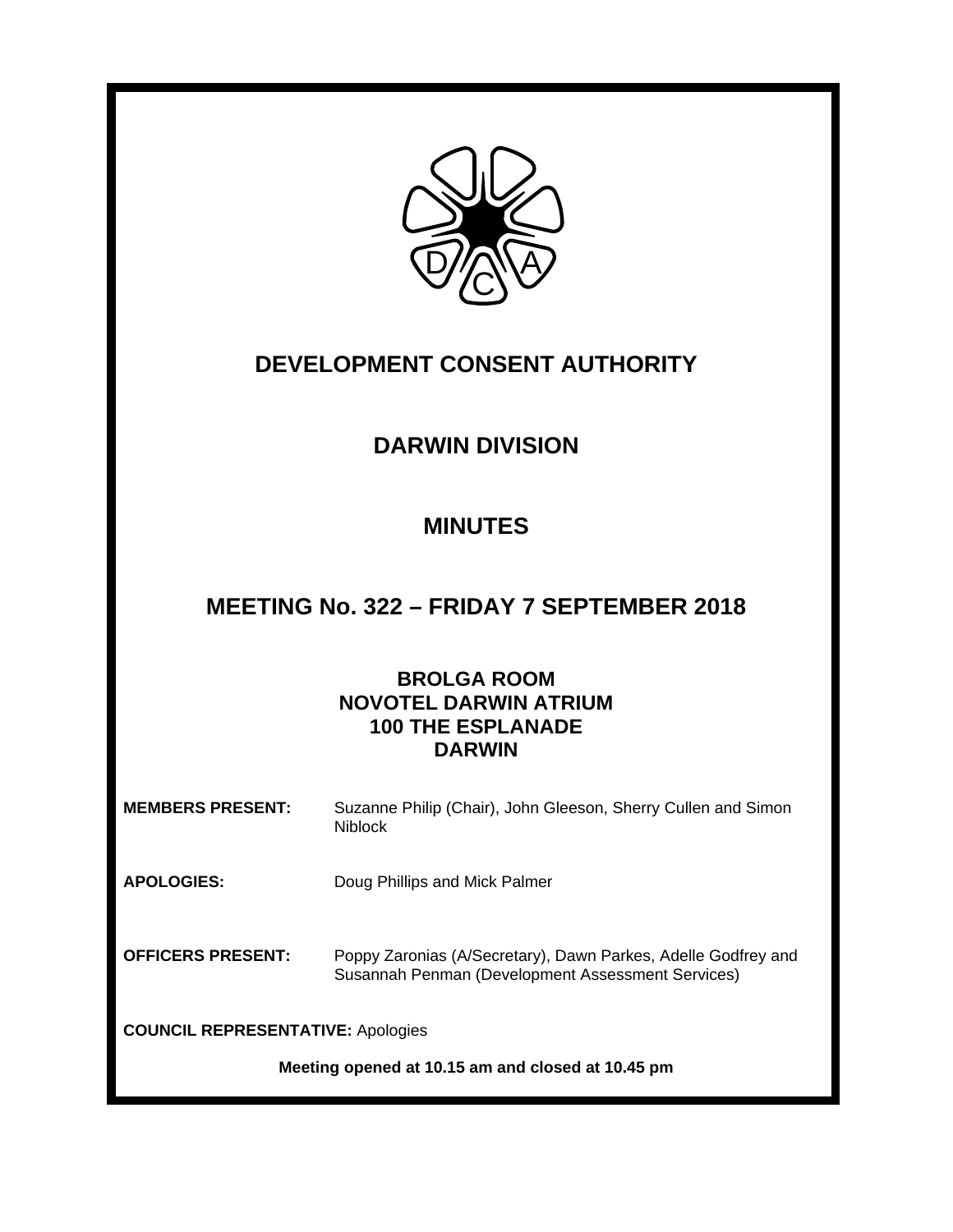**THE MINUTES RECORD OF THE EVIDENTIARY STAGE AND THE DELIBERATIVE STAGE ARE RECORDED SEPARATELY. THESE MINUTES RECORD THE DELIBERATIVE STAGE. THE TWO STAGES ARE GENERALLY HELD AT DIFFERENT TIMES DURING THE MEETING AND INVITEES ARE PRESENT FOR THE EVIDENTIARY STAGE ONLY.** 

#### **ITEM 1 ALTERATIONS AND ADDITIONS (CARPORT, PORTICO AND SHED) TO AN PA2018/0303 EXISTING SINGLE DWELLING WITH REDUCED FRONT, SIDE AND REAR SETBACKS LOT 3154 (10) EDWARDS STREET, TOWN OF DARWIN APPLICANT DPL DEVELOPMENTS**

Mr Darron Lyons (DPL Developments) attended.

**RESOLVED** That, the Development Consent Authority vary the requirements of Clause 7.3 **153/18** (Building Setbacks of Residential Buildings and Ancillary Structures) of the Northern Territory Planning Scheme, and pursuant to Section 53(a) of the *Planning Act*, consent to the application to develop Lot 3154 (10) Edwards Street, Town of Darwin for the purpose of alterations and additions (carport and shed) to an existing single dwelling with reduced front, side and rear setbacks, subject to the following conditions:

### **CONDITION PRECEDENT**

- 1. Prior to the endorsement of plans and prior to commencement of works (including site preparation), amended plans to the satisfaction of the consent authority must be submitted to and approved by the consent authority. When approved, the plans will be endorsed and will then form part of the permit. The plans must be drawn to scale with dimensions and must be generally in accordance with the plans submitted with the application but modified to show:
- (a) the provision of gutters and downpipes to capture stormwater runoff from the roof of the proposed shed.
- 2. Prior to the endorsement of plans and prior to commencement of works (including site preparation), a landscape plan to the satisfaction of the consent authority must be submitted to and approved by the consent authority. When approved, the plan will be endorsed and will then form part of the permit. The plan must be drawn to scale with dimensions and must be generally in accordance with that submitted with the application and must include:
- (a) a survey (including botanical names) of all existing vegetation to be retained and/or removed.
- (b) a planting schedule of all proposed trees, shrubs and ground covers, including botanical names, common names, sizes at maturity, and quantities of each plant.

All species selected must be to the satisfaction of the consent authority.

3. Prior to the endorsement of plans and prior to the commencement of works (including site preparation), a schematic plan demonstrating the on-site collection of stormwater and its discharge into the stormwater drainage system shall be submitted to and approved by the City of Darwin, to the satisfaction of the consent authority. The plan shall include details of site levels and stormwater drain connection point/s. The plan shall also indicate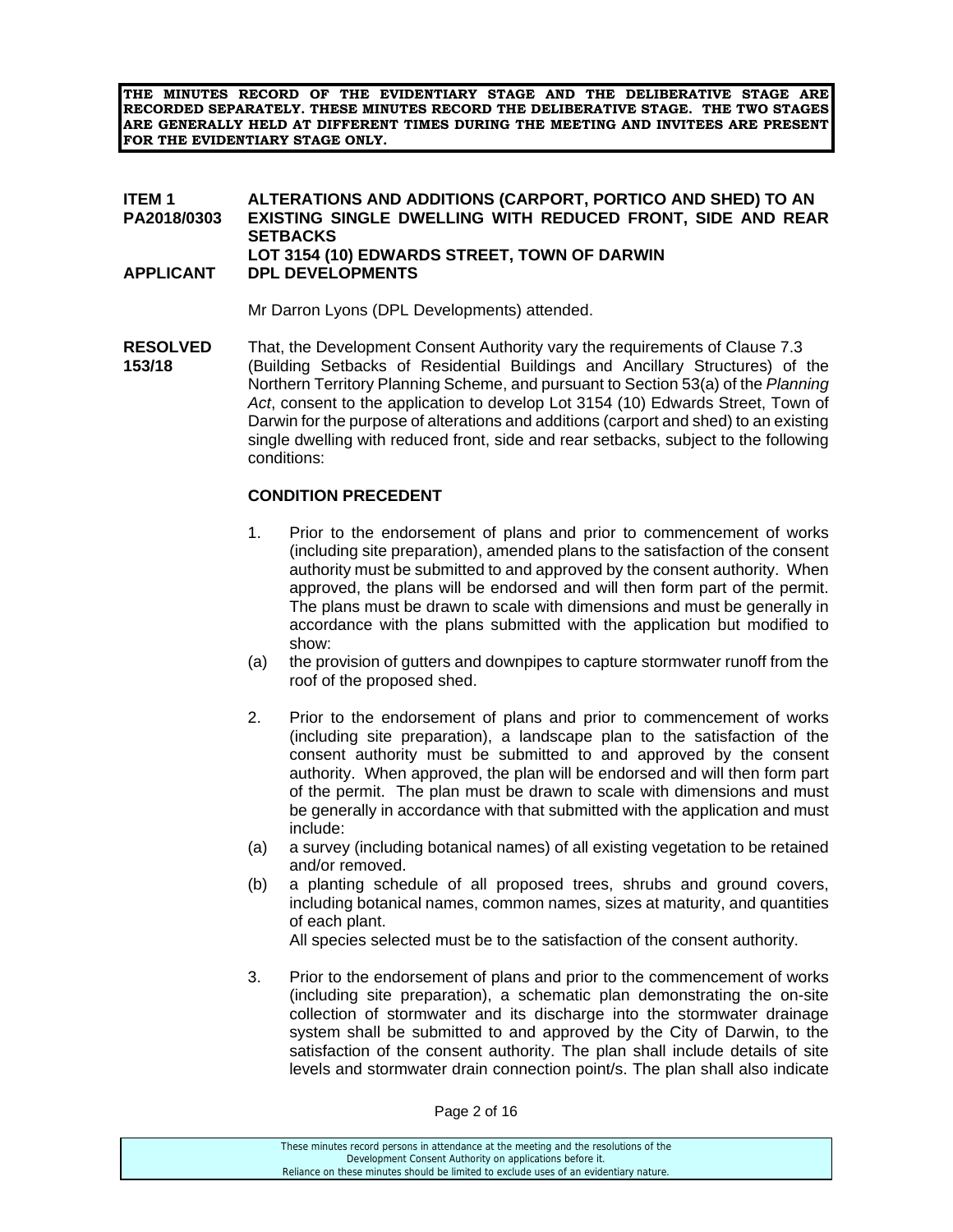how stormwater will be collected on the site and connected underground to system

#### **GENERAL CONDITIONS**

- 4. The works carried out under this permit shall be in accordance with the drawings endorsed as forming part of this permit.
- 5. The owner of the land must enter into agreements with the relevant authorities for the provision of water supply, sewerage and electricity facilities to the development shown on the endorsed plan in accordance with the authorities' requirements and relevant legislation at the time.
- 6. Any developments on or adjacent to any easements on site shall be carried out to the requirements of the relevant service authority to the satisfaction of the consent authority.
- 7. The kerb crossovers and driveways to the site approved by this permit are to meet the technical standards of City of Darwin, to the satisfaction of the consent authority. The owner shall:
- (a) remove disused vehicle and/ or pedestrian crossovers;
- (b) provide footpaths/ cycleways;
- (c) collect stormwater and discharge it to the drainage network; and
- (d) undertake reinstatement works;
	- all to the technical requirements of and at no cost to the City of Darwin, to the satisfaction of the consent authority.
- 8. Stormwater is to be collected and discharged into the drainage network to the technical standards of and at no cost to the City of Darwin, to the satisfaction of the consent authority.
- 9. Before the use/occupation of the development starts, the landscaping works shown on the endorsed plans must be carried out and completed to the satisfaction of the consent authority.
- 10. The landscaping shown on the endorsed plans must be maintained to the satisfaction of the consent authority, including that any dead, diseased or damaged plants are to be replaced.

#### **NOTES**

- 1. The Power and Water Corporation advises that the Water and Sewer Services **Development** Development Section (landdevelopmentnorth@powerwater.com.au) and Power Network Engineering Section (powerconnections@powerwater.com.au) should be contacted via email a minimum of 1 month prior to construction works commencing in order to determine the Corporation's servicing requirements, and the need for upgrading of on-site and/or surrounding infrastructure.
- 2. The Northern Territory Environment Protection Authority (NTEPA) advises that construction work should be conducted in accordance with the Agency's Noise Guidelines for Development Sites. The guidelines specify that on-site construction activities are restricted to between 7am and 7pm Monday to Saturday and 9am to 6pm Sunday and Public Holidays. For construction activities outside these hours refer to the guidelines for further information.

Page 3 of 16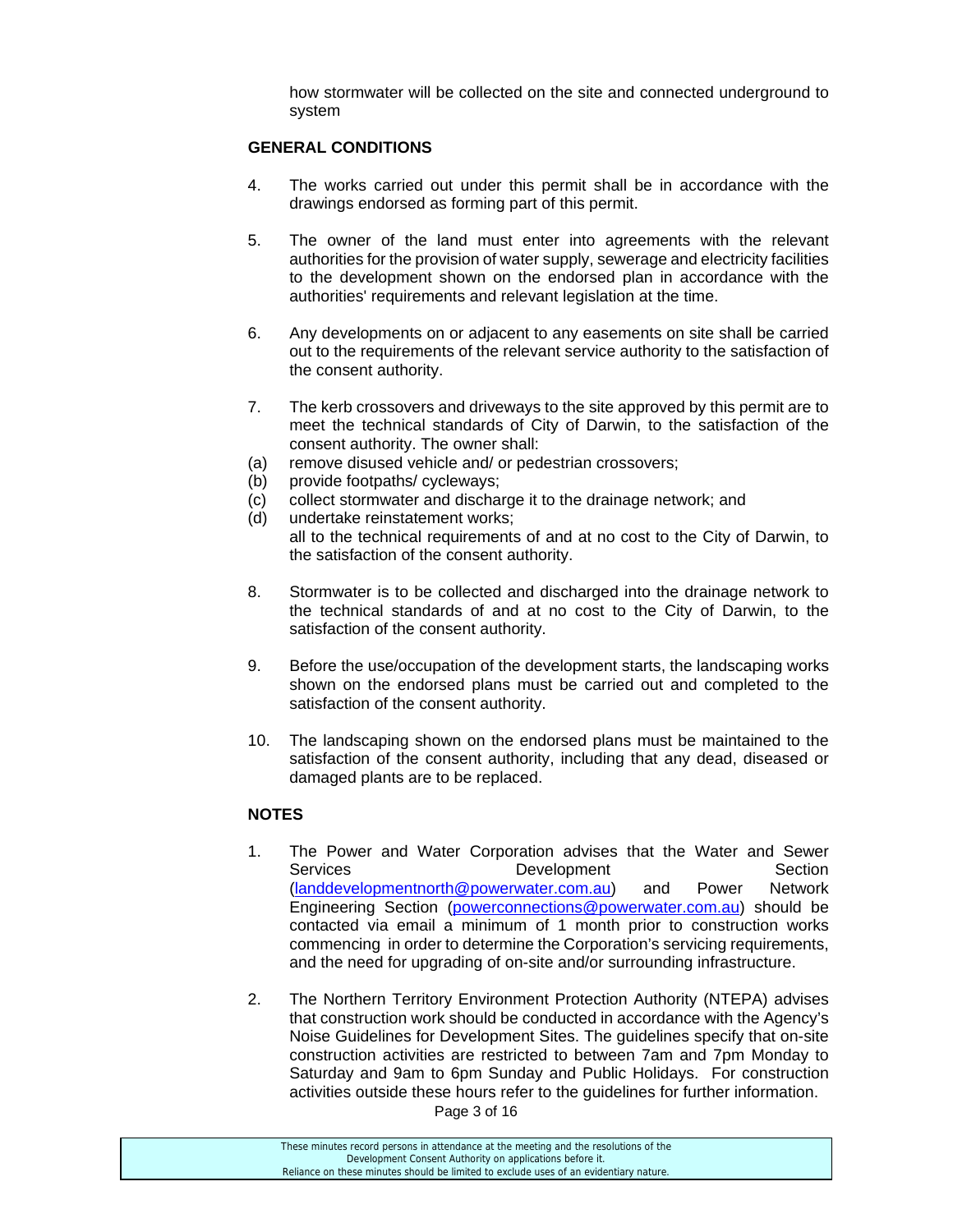3. City of Darwin advises that designs and specifications for landscaping of the road verges adjacent to the property shall be submitted for approval by the General Manager Infrastructure, City of Darwin and all approved works shall be constructed at the applicant's expense, to the requirements of City of Darwin.

#### **REASONS FOR THE DECISIONS**

1. Pursuant to section 51(a) of the *Planning Act*, the consent authority must take into consideration the planning scheme that applies to the land to which the application relates.

 Lot 3154 Town of Darwin is identified within Zone SD (Single Dwelling Residential) of the NT Planning Scheme and is surrounded by lots predominantly developed as single dwellings. The primary purpose of Zone SD is to provide for single dwellings on individual lots. The proposal is for the construction of a carport and shed which are ancillary to the existing single dwelling, and as such the development is considered consistent with the purpose of the zone. It is noted that the application was exhibited to include the portico but upon assessment it was identified that the portico was fully compliant with the requirements of the NT Planning Scheme.

2. Pursuant to Clause 2.5 (Exercise of Discretion by the Consent Authority) of the Northern Territory Planning Scheme the Authority may consent to a development that does not meet the standard set out in Part 4 and 5 of the Planning Scheme where it is satisfied that special circumstances justify the granting of consent.

The Authority acknowledged that the shape of the lot together with the location of the PWC easement running diagonally through the site posed difficulties in accommodating the proposed structures within the prescribed setbacks.

 A variation to Clause 7.3 (Building Setbacks for Residential Buildings and Ancillary Structures) of the NT Planning Scheme is supported given that the proposal satisfies the purpose of the clause based upon the following reasons:

- The reduced setback of the carport affects only 9.7m portion of the total 42.67m frontage to the Edwards Street. The remainder of the dwelling is setback significantly from Edward Street which will assist in reducing overall building massing;
- When viewed from adjoining land, on the eastern boundary, the proposed carport is screened from view by means of existing vegetation along the boundary which also prevents overlooking to the adjoining property;
- The height of the carport sits below the dwelling and this together with the varying roof design minimises the effect of building massing when viewed from the street;
- The carport is not a habitable room and therefore no issues of undue overlooking of adjacent properties is anticipated;

Page 4 of 16

| These minutes record persons in attendance at the meeting and the resolutions of the  |
|---------------------------------------------------------------------------------------|
| Development Consent Authority on applications before it.                              |
| Reliance on these minutes should be limited to exclude uses of an evidentiary nature. |
|                                                                                       |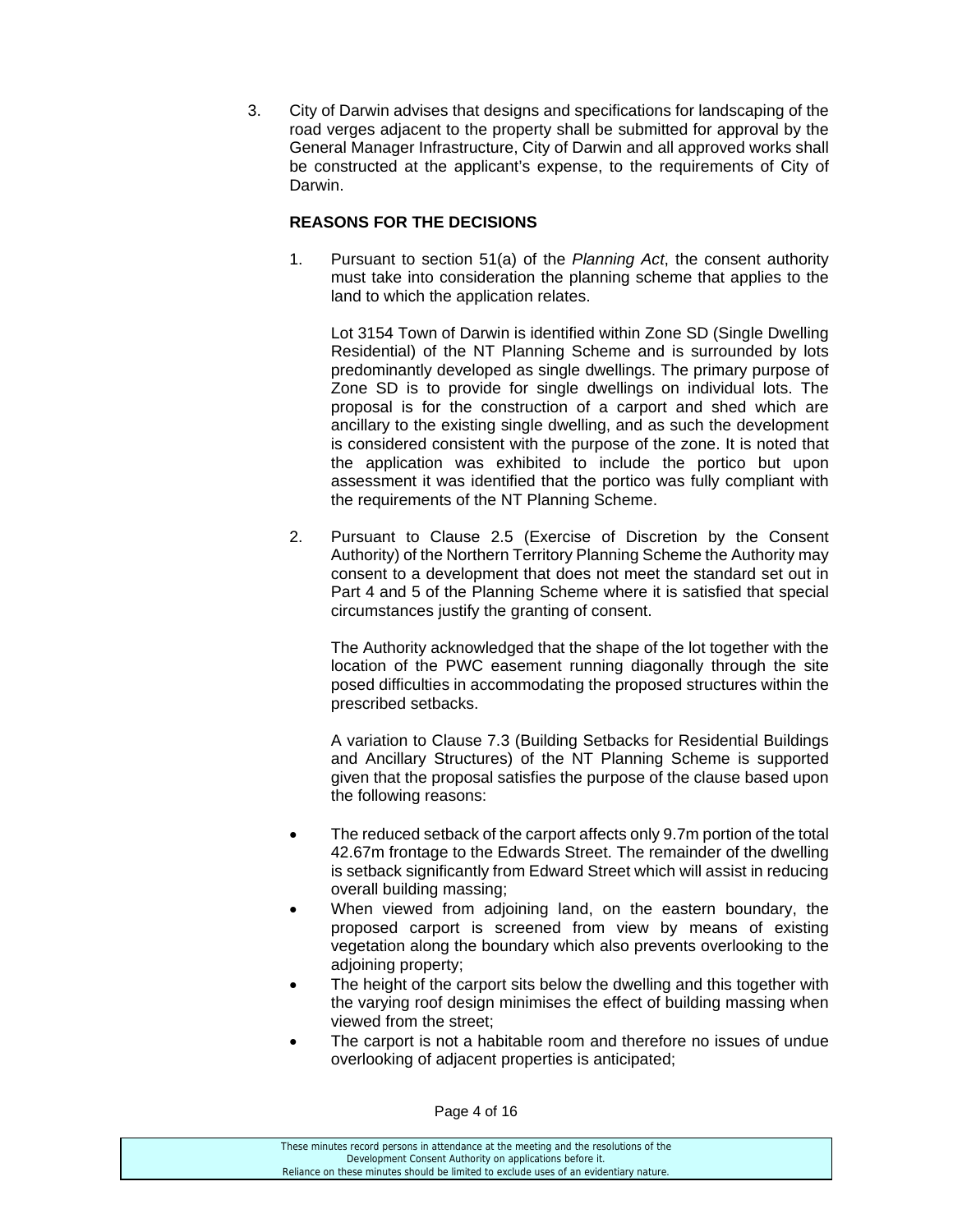- The carport is an open structure and will not affect the breeze penetration through and between the existing buildings;
- Due to the angled placement of the existing PWC easement through the site, the proposed shed along the north-west corner is likely to require a variation to the performance criteria of the Scheme; and
- The proposed shed has no window openings along affected boundaries, and as such issues of overlooking to adjacent properties are not foreseen.
- 3. Pursuant to Section 51(m) of the *Planning Act*, the consent authority must take into account the public utilities or infrastructure provided in the area in which the land is situated, the requirement for public facilities and services to be connected to the land and the requirement, if any, for those facilities, infrastructure or land to be provided by the developer for that purpose.

 Comments received from service authorities highlighted a number of development specific requirements that have been addressed through appropriate conditions and/or notations on the development permit.

4. Pursuant to section 51(n) of the *Planning Act*, the consent authority must take into account the potential impact on the existing and future amenity of the area in which the land is situated.

 It is acknowledged that the development comprises of structure that are reasonably anticipated within residential areas. The height of the carport sits below the dwelling and this together with the varying roof design minimises the effect of building massing when viewed from the street. When viewed from adjoining land, on the eastern boundary, the proposed carport is screened from view by means of existing vegetation along the boundary which also prevents overlooking to the adjoining property. Noting the placing of the carport would require removal of some landscaping that exists along the front boundary, the applicant has provided a landscape plan showing vegetation to be retained and additional landscaping that could be provided to maintain the visual aesthetics. A condition precedent is included to show further details (type of species) of existing vegetation to be retained and quantity of all proposed trees, shrubs including botanical names to be provided along front and side boundaries.

**ACTION:** Notice of Consent and Development Permit

#### **ITEM 2 ENCLOSURE OF 'BREEZEWAY' BETWEEN TWO SHOPS TO EXTEND PA2018/0314 FLOOR AREA LOT 1523 (41) CAVENAGH STREET, TOWN OF DARWIN APPLICANT AB CONSULTING (NT) PTY LTD**

Ms Annette Joseland (AB Consulting (NT) PTY LTD attended

**RESOLVED** That, the Development Consent Authority reduce the car parking requirements **154/18** pursuant to Clause 6.5.2 (Reduction in Parking Requirements) of the Northern Territory Planning Scheme, and pursuant to section 53(a) of the *Planning Act*, consent to the application to develop Lot 1523 (41) Cavenagh Street, Town of

Page 5 of 16

| These minutes record persons in attendance at the meeting and the resolutions of the  |  |
|---------------------------------------------------------------------------------------|--|
| Development Consent Authority on applications before it.                              |  |
| Reliance on these minutes should be limited to exclude uses of an evidentiary nature. |  |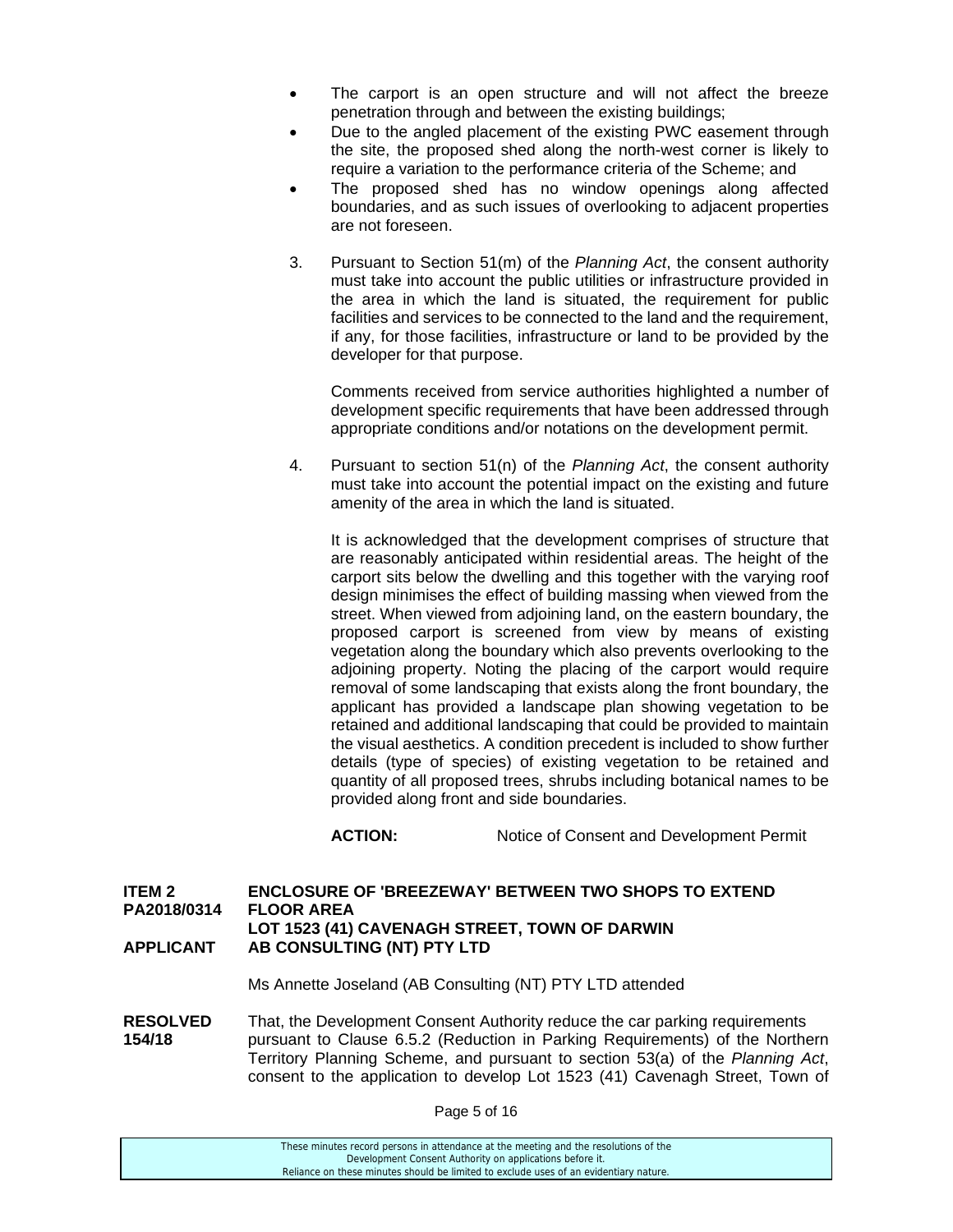Darwin for the purpose of the enclosure of a 'breezeway' between two shops to extend the floor area, subject to the following conditions:

#### **GENERAL CONDITIONS**

- 1. The works carried out under this permit shall be in accordance with the drawings endorsed as forming part of this permit.
- 2. The owner of land must enter into agreements with the relevant authorities for the provision of water supply, sewerage and electricity to the development shown on the endorsed plan in accordance with the authorities' requirements and relevant legislation at the time.
- 3. Any developments on or adjacent to any easements on site shall be carried out to the requirements of the relevant service authority to the satisfaction of the consent authority.
- 4. Any additional air conditioning condensers (including any condenser units required to be added or replaced in the future) are to be appropriately screened from public view and from view of neighbouring or nearby developments (or developments reasonably anticipated), located so as to minimise thermal and acoustic impacts on neighbouring properties and condensate disposed of to ground level in a controlled manner to the satisfaction of the consent authority. The use of angled louvered slats for screening purposes is acceptable, however the slat screening must be designed with a panel to gap ratio, such that the condenser units are not readily visible from any angle.
- 5. Any additional roof top plant equipment, equipment relating to the operation of the lift and any other equipment (such as any vents and ducting associated with requirements for stairwell pressurisation or other such ventilation purposes or similar) that will placed on the rooftop of the development shall be appropriately screened, or designed to soften the visual impact of such equipment from view from neighbouring or nearby developments (or developments reasonably anticipated).
- 6. Any additional pipes, fixtures, fittings and vents servicing any building on the site must be concealed in service ducts or otherwise hidden from view to the satisfaction of the consent authority.

#### **NOTES**

- 1. The Power and Water Corporation advises that the Water and Sewer Services **Development** Development Section (landdevelopmentnorth@powerwater.com.au) and Power Network Engineering Section (powerconnections@powerwater.com.au) should be contacted via email a minimum of 1 month prior to construction works commencing in order to determine the Corporation's servicing requirements, and the need for upgrading of on-site and/or surrounding infrastructure.
- Page 6 of 16 2. The Environment division of the Department of Environment and Natural Resources advise that construction work should be conducted in accordance with the Authority's Noise Guidelines for Development Sites. The guidelines specify that on-site construction activities are restricted to between 7am and 7pm Monday to Saturday and 9am to 6pm Sunday and Public Holidays. For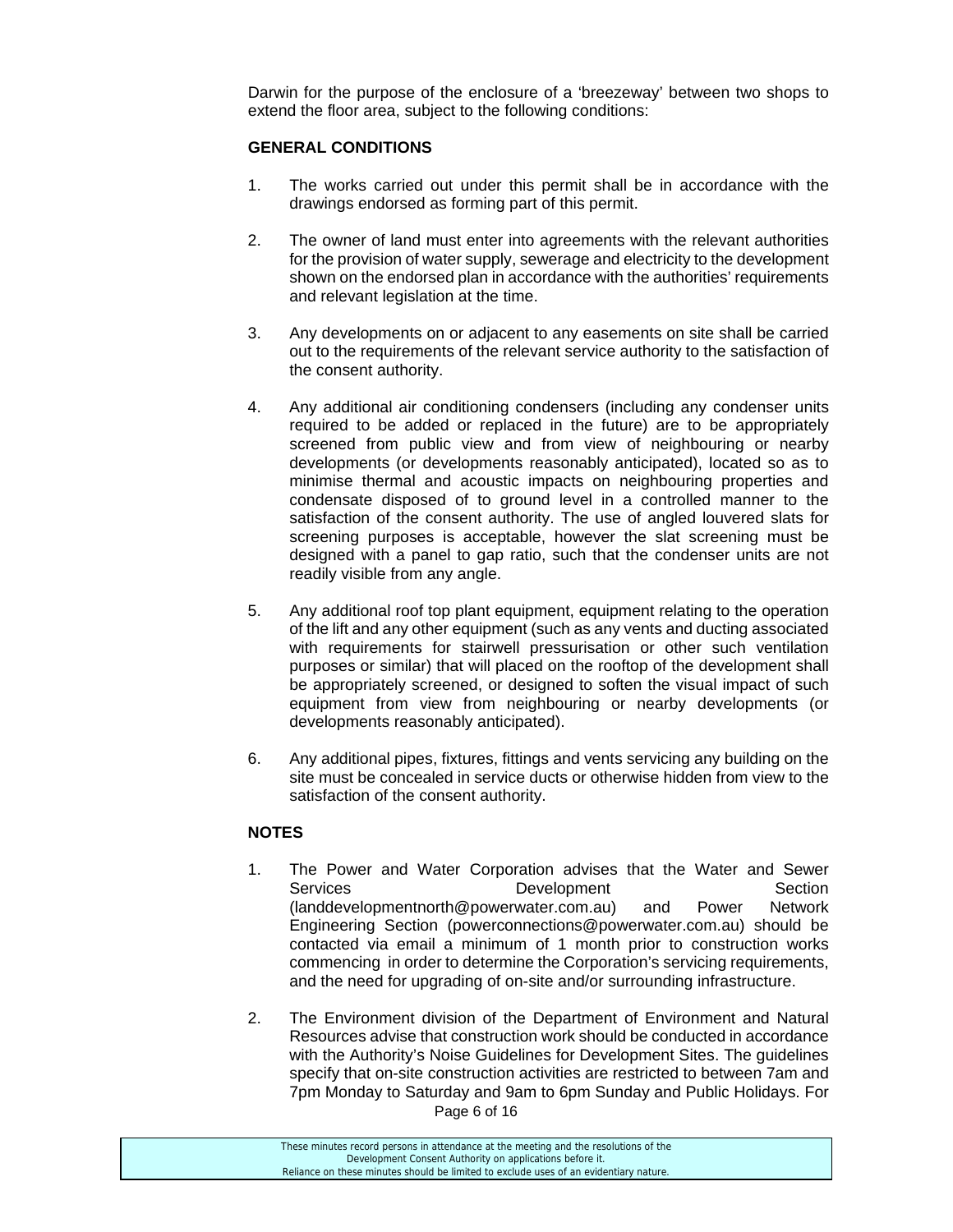construction activities outside these hours refer to the guidelines for further information.

- 3. Notwithstanding the approved plans, any works within the City of Darwin's road reserve is subject to approval and shall meet all requirements to the satisfaction of the City of Darwin, at no cost to Council.
- 4. The City of Darwin has advised that the local rates currently payable under the *Local Government (Darwin Parking Local Rates) Regulations* can be revised as a result of the development.

#### **REASONS FOR THE DECISION**

1. Pursuant to section 51(a) of the *Planning Act*, the consent authority must take into consideration the planning scheme that applies to the land to which the application relates.

The primary purpose of Zone CB (Central Business) is to provide for a diversity of activities, including administrative, judicial, professional, office, entertainment, cultural, residential and retail and other business activities with a commitment to the separation of incompatible activities. In Zone CB, building form and design is expected to be sensitive to the needs to pedestrian movement and facilitate the creation of safe and active street frontages and public places and a vibrant commercial precinct. The proposal comprises a minor expansion of an existing use which aligns with the zone purpose. With respect to building form and design, the proposal maintains the extent of active street frontages already provided for along Cavenagh Street, and will improve the appearance of the entrance to this particular tenancy.

- 2. An assessment against Clause 6.5.1 (Parking Requirements) of the Planning Scheme has identified an additional net floor area of  $25.9m^2$ , requiring 1 additional car parking space (0.78 spaces rounded). The site has no car parking currently with no additional parking on site proposed. A reduction to the parking required under Clause 6.5.1, pursuant to Clause 6.5.2 (Reduction in Parking Requirements) for the 1 space is considered appropriate having regard to the use of the land, as the limited expansion of the existing use is not expected to generate any noticeable or significant increase to car parking demands. The development will provide a design improvement to the building and enable the tenancies either side to be combined as a single tenancy. The City of Darwin have also commented that a revised rate can be charged to the land owner under the *Local Government (Darwin Parking Local Rates) Regulations*.
- 3. Pursuant to section 51(j) of the *Planning Act*, the consent authority must take into consideration the capability of the land to which the proposed development relates to support the proposed development and the effect of the development on the land and on other land, the physical characteristics of which may be affected by the development.

No concerns have been identified in relation to the capability of the land in accommodating the proposed development.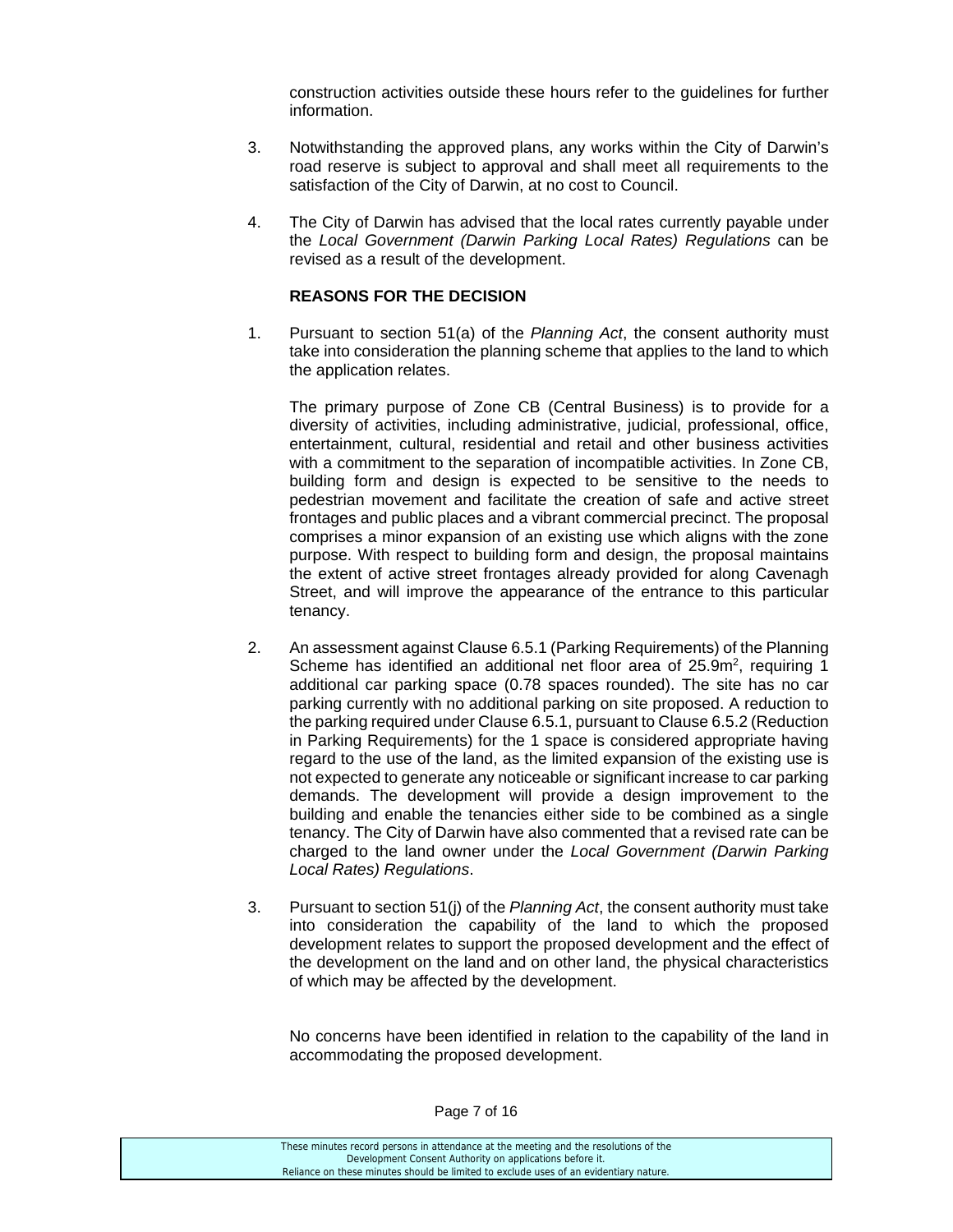4. Pursuant to section 51(n) of the *Planning Act*, the consent authority must take into consideration the potential impact on the existing and future amenity of the area in which the land is situated.

The expansion is situated beneath the existing building roof, is small in extent and as such is unlikely to have a broader impact on the existing and future local amenity. With respect to the building's design, the proposal maintains the extent of active street frontages already provided for along Cavenagh Street, and will improve the appearance of the entrance to this particular tenancy. The shortfall of 1 car parking space is unlikely to impact on the existing or future amenity of the area.

ACTION: Notice of Consent and Development Permit

#### **ITEM 3 CHANGES TO DP17/0098 RESULTING IN 5 X 4 BEDROOM MULTIPLE PA2018/0256 DWELLINGS IN 3 X 2 STOREY BUILDINGS LOT 1781 (46) PHILIP STREET, TOWN OF DARWIN APPLICANT PA GROUP PTY LTD**

Mr Savvas Savvas and Mr Israel Ksogiemang (One Planning Consult) attended.

 Mr Savvas Savvas tabled a plan clarifying that the gate house structures are entirely within the site boundary adjacent to Phillip Street frontage.

**RESOLVED** That, the Development Consent Authority vary the requirements of Clauses 7.1.1 **155/18** (Residential Density Limitations), 7.3 (Building Setbacks of Residential Buildings), and 7.3.1 (Additional Setback Requirements for Buildings longer Than 18) of the Northern Territory Planning Scheme, and pursuant to section 53(a) of the *Planning Act*, consent to the application to develop Lot 1781 (46) Philip Street, Town of Darwin for the purpose of changes to DP17/0098 resulting in 5 x 4 bedroom multiple dwellings in 3 x 2 storey buildings, subject to the following conditions:

#### **CONDITIONS PRECEDENT**

- 1. Prior to the endorsement of plans and prior to the commencement of works (including site preparation), amended plans to the satisfaction of the consent authority must be submitted to and approved by the consent authority. When approved, the plans will be endorsed and will then form part of the permit. The plans must be drawn to scale, and must be generally in accordance with the plans submitted with the application but modified to show:
- (a) a minimum sill height of 1.6m for the upper level windows of dwelling 1 where adjacent to the southern boundary, on the elevation plan;
- (b) a 1.5m ground level setback to the main living areas of dwelling 1 from the southern boundary, on the ground floor plan;
- (c) the 0.6m feature gap in the southern building wall of dwelling 1 adjacent to the upper level balcony overlooking Philip Street, on the elevation plan;
- (d) a correct elevation view labelling on the elevation extract plan;
- (e) a private open space area for dwelling 4 which complies with the minimum area requirements of Clause 7.5 (Private Open Space);
- (f) extension of the block wall fence along the southern and northern boundaries adjacent to dwellings 1 and 2, to separate the air conditioning condensers in this location;
- (g) the inclusion of indian mast trees (*Polyathia longifolia pendula*) at 0.6m spacing between dwelling 1 and the southern boundary.

Page 8 of 16

| These minutes record persons in attendance at the meeting and the resolutions of the  |
|---------------------------------------------------------------------------------------|
| Development Consent Authority on applications before it.                              |
| Reliance on these minutes should be limited to exclude uses of an evidentiary nature. |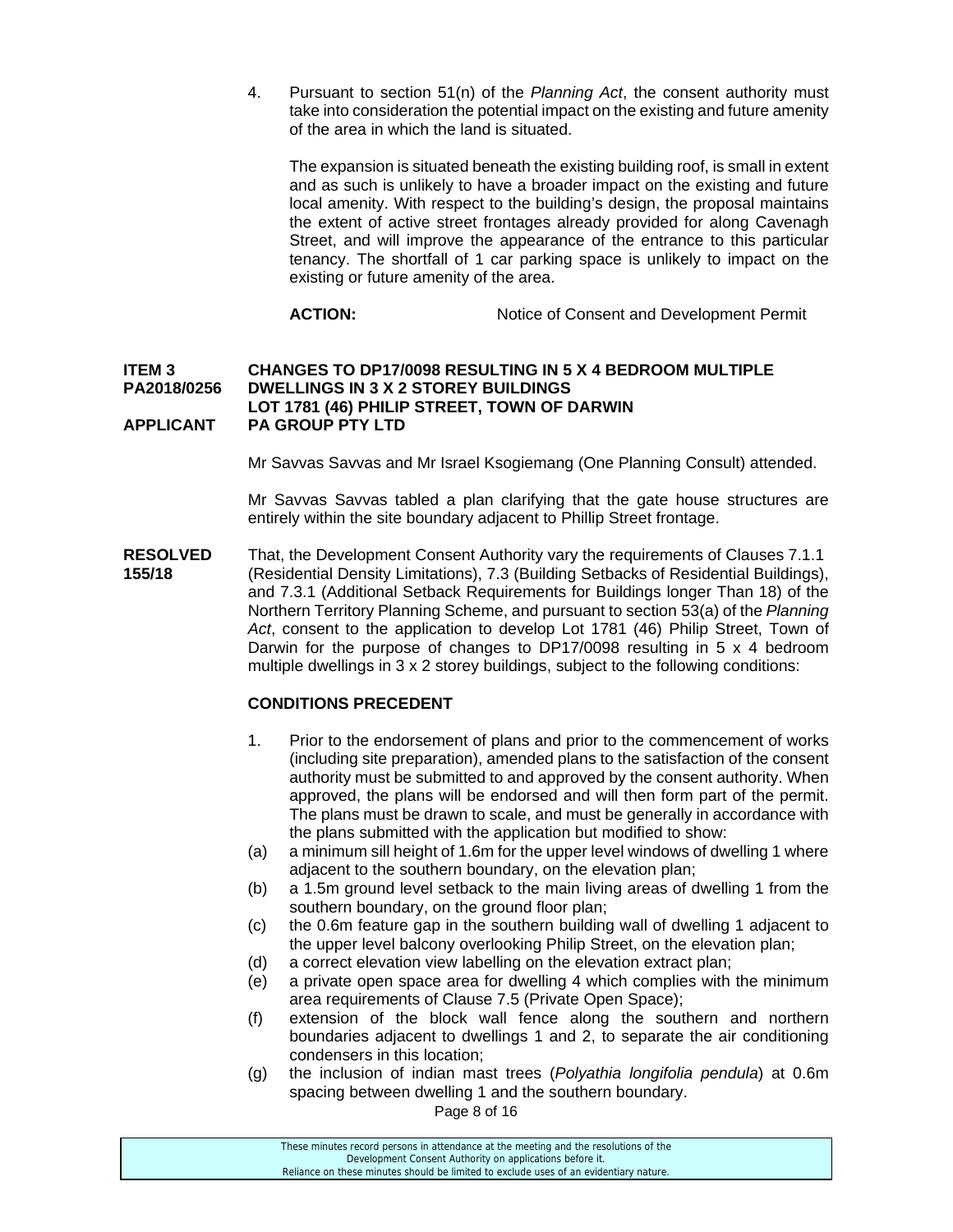- 2. Prior to the endorsement of plans and prior to the commencement of works (including site preparation), in principal approval is required for any works within the City of Darwin road reserve, to the satisfaction of the consent authority.
- 3. Prior to the endorsement of plans and prior to the commencement of works (including site preparation), a schematic plan demonstrating the on-site collection of stormwater and its discharge into the underground stormwater drainage system shall be submitted to and approved by the City of Darwin, to the satisfaction of the consent authority. The plan shall include details of site levels and stormwater drain connection point/s. The plan shall also indicate how stormwater will be collected on the site and connected to the underground system.
- 4. Prior to the commencement of works (including site preparation), the applicant is to prepare an Environmental and Construction Management Plan (ECMP) to the requirements of the City of Darwin. The ECMP is to address waste management, traffic control, haulage routes, and the use of Council land during construction, to the satisfaction of the consent authority.
- 5. Prior to the commencement of works (including site preparation), the applicant is to prepare a dilapidation report covering infrastructure within the road reserve to the requirements of the City of Darwin, to the satisfaction of the consent authority.
- 6. Prior to the commencement of work (including site preparation), a waste management plan shall be submitted to and approved by the City of Darwin to the satisfaction of the consent authority.

#### **GENERAL CONDITIONS**

- 7. The works carried out under this permit shall be in accordance with the drawings endorsed as forming part of this permit.
- 8. The owner of the land must enter into agreements with the relevant authorities for the provision of water supply, drainage, sewerage, electricity facilities and telecommunication networks to the land shown on the endorsed plan in accordance with the authorities' requirements and relevant legislation at the time.
- 9. Any developments on or adjacent to any easements on site shall be carried out to the requirements of the relevant service authority to the satisfaction of the consent authority.
- 10. All existing and proposed easements and sites for existing and required utility services must be vested in the relevant authority for which the easement or site is to be created.
- 11. No access is permitted to the stormwater reserve located on adjacent Lot 5693.
- 12. The kerb crossovers and driveways to the site approved by this permit are to meet the technical standards of the City of Darwin, to the satisfaction of the consent authority. The owner shall:

Page 9 of 16

| These minutes record persons in attendance at the meeting and the resolutions of the  |
|---------------------------------------------------------------------------------------|
| Development Consent Authority on applications before it.                              |
| Reliance on these minutes should be limited to exclude uses of an evidentiary nature. |
|                                                                                       |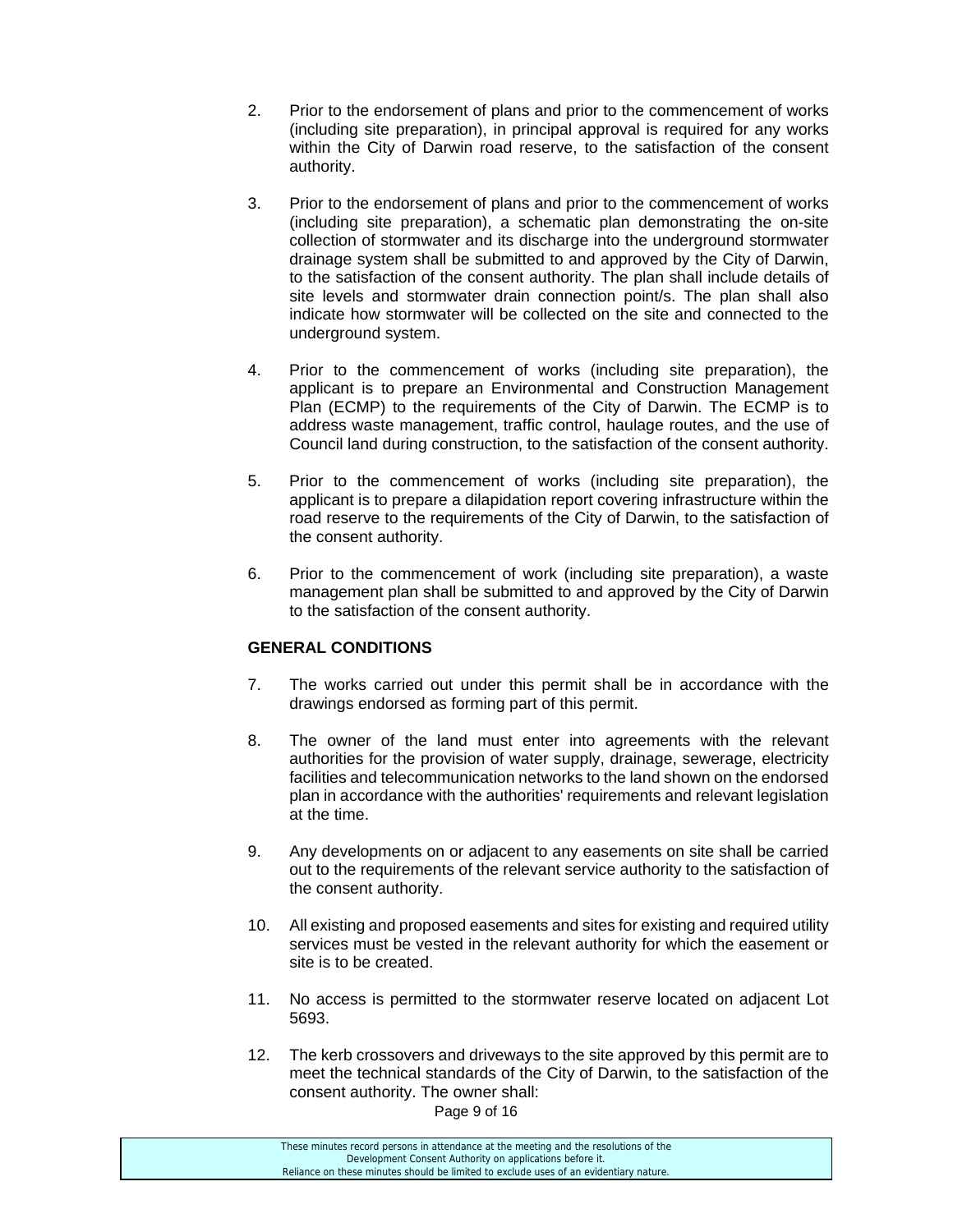- (a) remove disused vehicle and/ or pedestrian crossovers;
- (b) provide footpaths/ cycleways;
- (c) collect stormwater and discharge it to the drainage network; and
- (d) undertake reinstatement works; all to the technical requirements of and at no cost to the City of Darwin, to the satisfaction of the consent authority.
- 13. Storage for waste disposal bins is to be provided to the requirements of the City of Darwin, to the satisfaction of the consent authority.
- 14. A Compliance Certificate under the *Swimming Pool Safety Act* issued by the Swimming Pool Safety Authority is required for the swimming pools prior to the commencement of the use to the satisfaction of the consent authority. The pool fencing is to comprise either self-closing doors to the living room or frameless glass fencing.
- 15. Prior to the use/occupation of the development and connection of services (i.e. power and water), the owner of the land must apply for unit/street addressing from the Surveyor-General of the Northern Territory. This will form the legal address and will be required to be placed on the doors and meters within the development in accordance with the allocation. A Certificate of Compliance will not be able to be granted until such time as addressing is obtained.
- 16. Confirmation shall to provided to Development Assessment Services (in the form of an email addressed to the Power and Water Corporation) from a suitably qualified professional confirming that all new number labels have been correctly installed at the Customer's Metering Panel(s) and water meters (where applicable). Please provide a copy of an email addressed to both landdevelopmentnorth@powerwater.com.au and powerconnections@powerwater.com.au.
- 17. Before the occupation of the development starts the landscaping works shown on the endorsed plans must be carried out and completed to the satisfaction of the consent authority.
- 18. The landscaping shown on the endorsed plans must be maintained to the satisfaction of the consent authority, including that any dead, diseased or damaged plants are to be replaced.
- 19. The private open space areas of each dwelling shall be screened on each boundary by:
- (a) the erection of a solid wall or screen fence not less than 1.8m high; and
- (b) fenced to a height of not less than 1.8m high and planted with dense vegetation.
- 20. No fence, hedge, tree or other obstruction exceeding a height of 0.6m is to be planted or erected so that it would obscure sight lines at the junction of the driveway and the public street.
- 21. All air conditioning condensers (including any condenser units required to be added or replaced in the future) are to be appropriately screened from public view, located so as to minimise thermal and acoustic impacts on neighbouring properties and condensate disposed of to ground level in a controlled manner to the satisfaction of the consent authority.

Page 10 of 16

| These minutes record persons in attendance at the meeting and the resolutions of the  |  |
|---------------------------------------------------------------------------------------|--|
| Development Consent Authority on applications before it.                              |  |
| Reliance on these minutes should be limited to exclude uses of an evidentiary nature. |  |
|                                                                                       |  |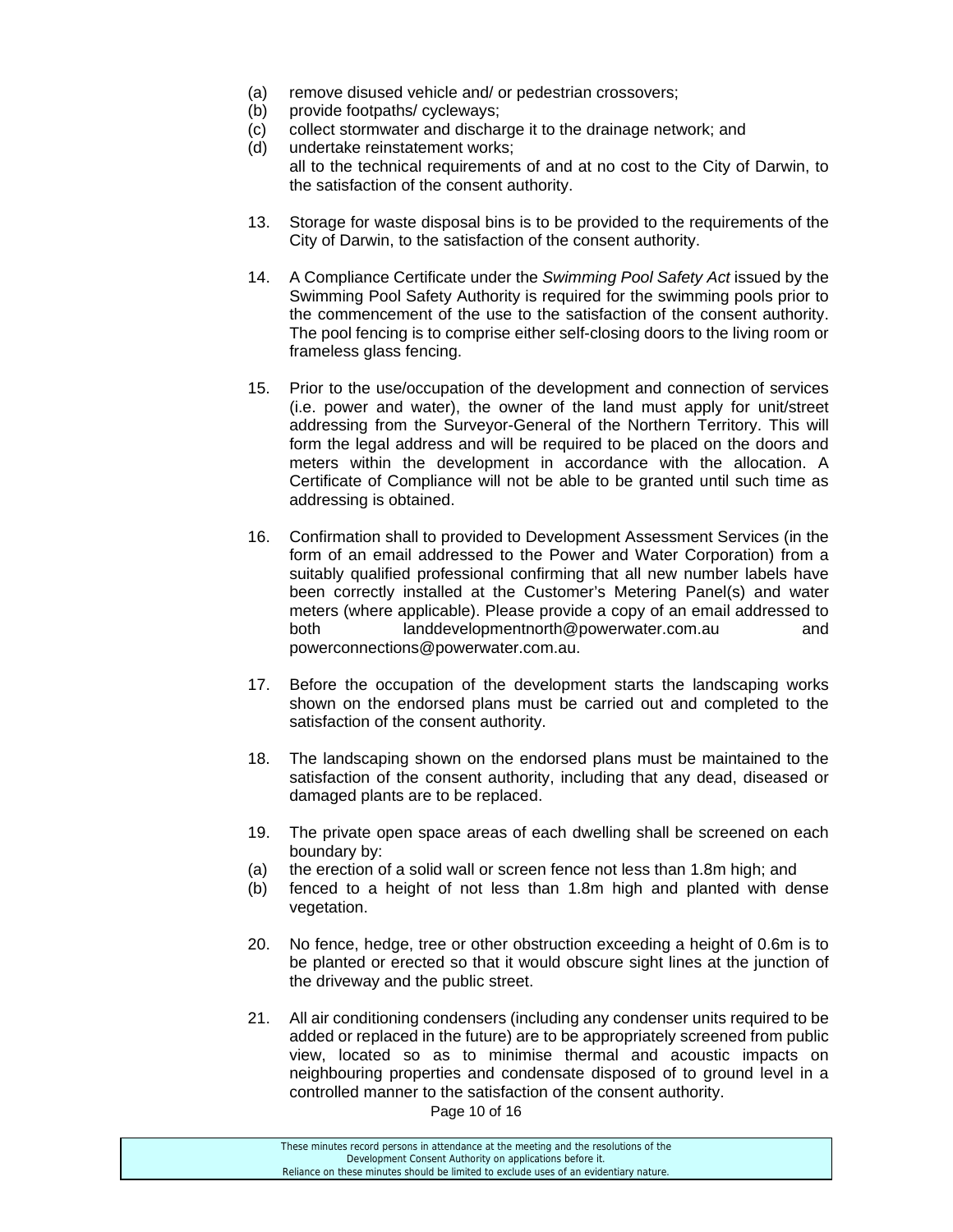- 22. All pipes, fixtures, fittings and vents servicing any building on the site must be concealed in service ducts or otherwise hidden from view to the satisfaction of the consent authority.
- 23. All balconies are to be internally drained and discharged is to be disposed of at ground level and in a manner consistent with stormwater disposal arrangements for the site to the satisfaction of the consent authority.
- 24. Soil erosion control and dust control measures must be employed throughout the construction stage of the development to the satisfaction of the consent authority.
- 25. The boundary screen fencing along the shared boundary with Lot 1780 is to be erected throughout the construction stage of the development, to the satisfaction of the consent authority.

#### **NOTES**

- 1. This development permit does not grant building approval. You are advised to contact a registered private Building Certifier to ensure that you have attained all necessary approvals before commencing construction works.
- 2. The Power and Water Corporation advises that the Water and Sewer Services **Development** Development Section (landdevelopmentnorth@powerwater.com.au) and Power Network Engineering Section (powerconnections@powerwater.com.au) should be contacted via email a minimum of 1 month prior to construction works commencing to determine the Corporation's servicing requirements, and the need for upgrading of on-site and/or surrounding infrastructure.
- 3. The Northern Territory Environment Protection Authority advises that construction work should be conducted in accordance with the Authority's Noise Guidelines for Development Sites in the Northern Territory. The guidelines specify that on-site construction activities are restricted to between 7am and 7pm Monday to Saturday and 9am to 6pm Sunday and Public Holidays. For construction activities outside these hours refer to the guidelines for further information.
- 4. Professional advice regarding implementation of soil erosion control and dust control measures to be employed throughout the construction phase of the development are available from Department of Environment and Natural Resources.
- 5. Any proposed works which fall within the scope of the *Construction Industry Long Service Leave and Benefits Act* must be notified to NT Build by lodgement of the required Project Notification Form. Payment of any levy must be made prior to the commencement of any construction activity. NT Build should be contacted via email (info@ntbuild.com.au) or by phone on 08 89364070 to determine if the proposed works are subject to the Act.
- Page 11 of 16 6. If you choose nbn to service your development, you will need to enter into a development agreement with nbn. The first step is to register the development via http://www.nbnco.com.au/develop-or-plan-with-thenbn/new-developments.html once registered nbn will be in contact to discuss

These minutes record persons in attendance at the meeting and the resolutions of the Development Consent Authority on applications before it. Reliance on these minutes should be limited to exclude uses of an evidentiary nature.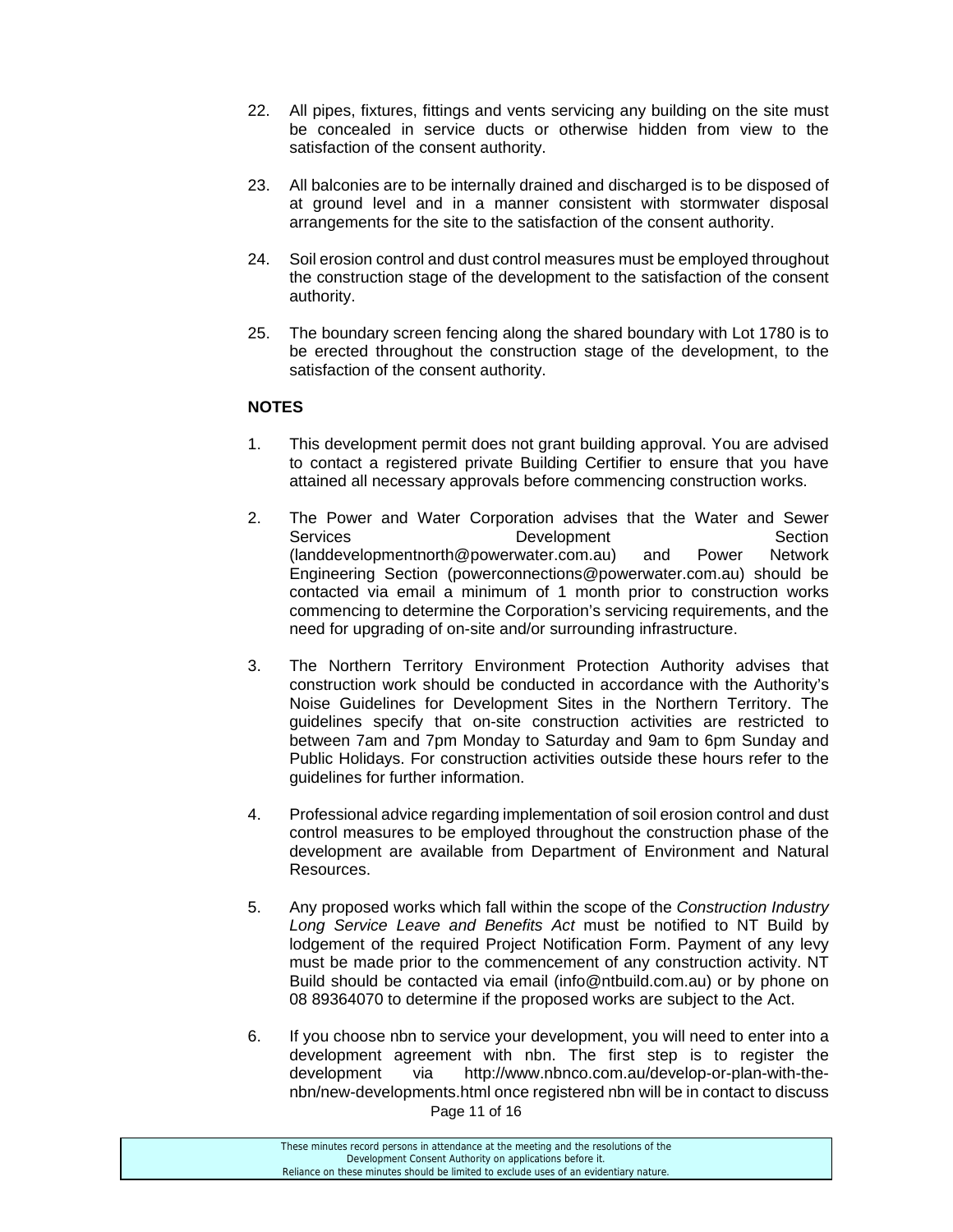the specific requirements for the development. Nbn requires you to apply at least 3 months before any civil works commence. All telecommunications infrastructure should be built to nbn guidelines found at http://www.nbnco.com.au/develop-or-plan-with-the-nbn/newdevelopments/builders-designers.html

- 7. The Surveyor-General advises you should immediately make application for unit/street addresses to the Survey and Land Records unit on (08) 8995 5362 (surveylandrecords@nt.gov.au).
- 8. The City of Darwin advises that any works on/over Council property shall be subject to separate approval, at no cost to Council.
- 9. A permit to work within a road reserve may be required from the City of Darwin before commencement of any works within the road reserve.
- 10. The City of Darwin advises that prior to occupation, a building number will need to be displayed in accordance with Council's by-laws.

#### **REASONS FOR THE DECISIONS**

1. Pursuant to section 51(a) of the *Planning Act*, the consent authority must take into consideration the planning scheme that applies to the land to which the application relates.

The application is for changes to an existing development permit, including the relocation of the driveway, separating dwellings 1 and 2 into individual buildings, the relocation of dwelling 1 adjacent to the southern boundary, the inclusion of gate house structures adjacent to Philip Street, changes to the private open space area for dwelling 4, fencing changes, plus other minor design changes.

 The primary purpose of Zone MD is to provide for a range of housing options to a maximum height of two storeys above ground level. The scale, character and architectural style of infill development should be compatible with the streetscape and surrounding development. As a two storey townhouse development within the 8.5m height limit, the scale of the development is considered consistent with the zone purpose. The character and architectural style of the development includes varied setbacks and materials to the Philip Street frontage.

2. Clause 7.1.1 (Residential Density Limitations) ensures that residential development is of a density compatible with the existing and planned provision of reticulated services and community facilities which will service the area, and consistent with land capability having regard to relevant characteristics including but not limited to the drainage, slope, seasonal inundation, landforms or soil characteristics, heritage constraints or noise from aircraft operations. The consent authority has the discretion to consent to a development that is not in accordance with the density limitations if it is satisfied that compliance with other aspects of this Planning Scheme indicates that the density of the development is appropriate, having regard to the purpose of this clause. The development proposes a dwelling density of 1 dwelling per  $280m^2$  when 1 dwelling per  $300m^2$  is required in Zone MD. This is consistent with the density approved through DP17/0098. Having regard to the proposed changes to the development and the compliance with

Page 12 of 16

| These minutes record persons in attendance at the meeting and the resolutions of the  |  |
|---------------------------------------------------------------------------------------|--|
| Development Consent Authority on applications before it.                              |  |
| Reliance on these minutes should be limited to exclude uses of an evidentiary nature. |  |
|                                                                                       |  |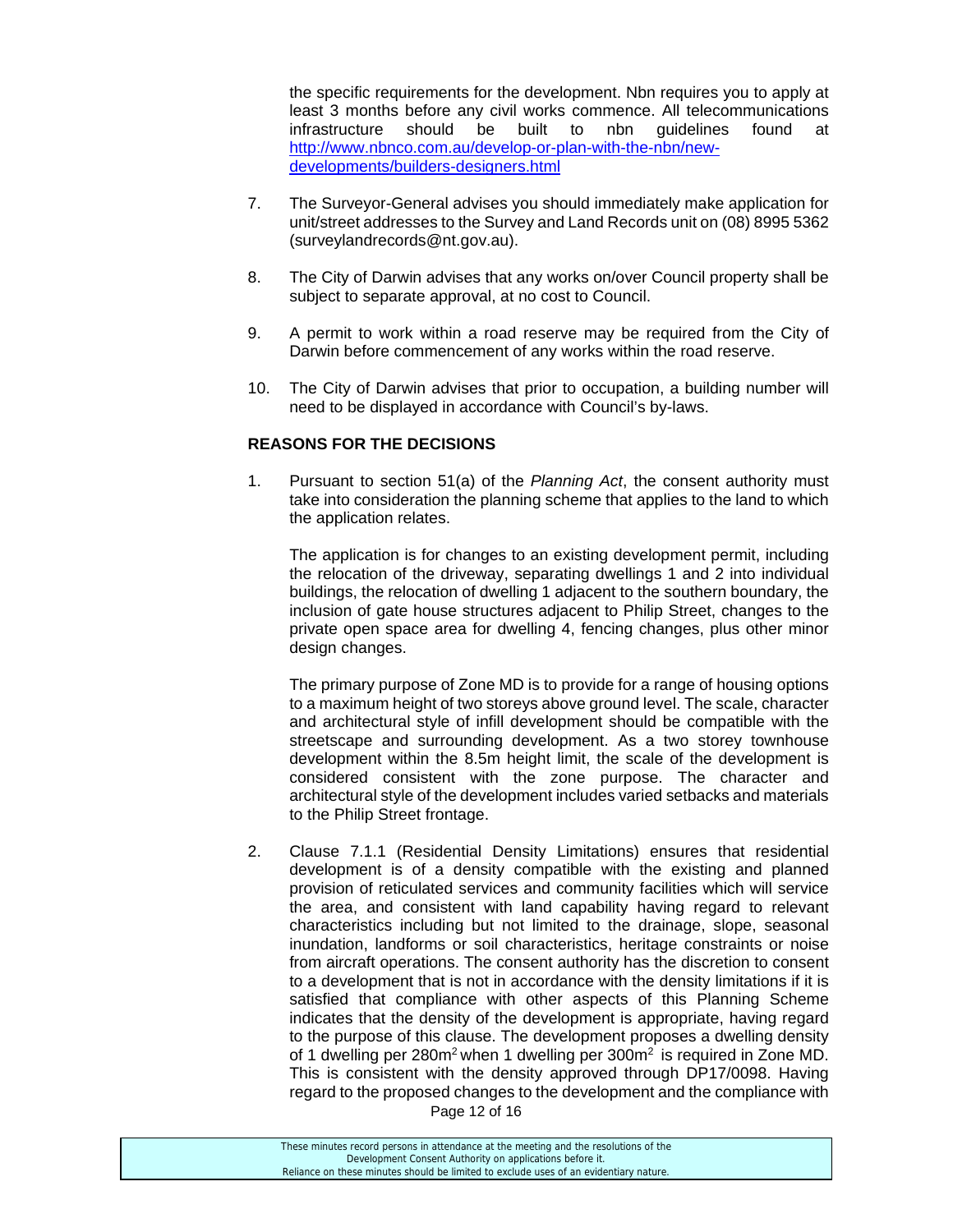Planning Scheme requirements, maintaining the approved level of density is considered appropriate. No issues have been identified in relation to land capability beyond those already identified and addressed as part of DP17/0098.

3. Clause 7.3.1 ensures that residential buildings respond to the potential adverse effects of building massing and visual bulk when viewed from adjoining land and the street. Additional setback requirements apply for the relocated dwelling 1 to the southern boundary due to the building length. The additional setbacks for the buildings adjacent to the northern boundary were already approved through DP17/0098. The consent authority has the discretion to vary this clause where it is satisfied that the design adequately mitigates the adverse effects of building massing and visual bulk that may arise from any nonconformity.

 The ground level of dwelling 1 is situated behind a solid fence and the additional length of this component is not expected to impact the adjoining property. With regards to the upper level, the plans include a number of design features which assist in reducing the overall massing and visual bulk and prevent the appearance of a solid wall as viewed from the southern boundary. The features include varied materials through the inclusion of timber cladding, high level windows of varied heights, and the skillion roof design with gable cladding inset from the building wall. Closer to Philip Street, the building wall extends to the edge of the upper level balcony adjoining the master bedroom, and includes a 0.6m feature gap to the southern elevation. These design features adequately minimise any adverse effects of building massing and visual bulk.

4. Pursuant to Clause 2.5 (Exercise of Discretion by the Consent Authority) of the Planning Scheme, the consent authority may consent to a development that does not meet the standard set out in Parts 4 and 5 of the Planning Scheme where it is satisfied that special circumstances justify the granting of consent.

 The purpose of Clause 7.3 (Building Setbacks of Residential Buildings and Ancillary Structures) is to ensure residential buildings and ancillary structures are located so they are compatible with the streetscape and surrounding development including residential buildings on the same site, as to minimise any adverse effects of building massing when viewed from adjoining land and the street, as to avoid undue overlooking of adjoining properties, and as to encourage breeze penetration through and between buildings. There is no change to the assessment of setbacks to the northern (side) and eastern (rear) setbacks from that previously approved.

 The development has compliant setbacks to Philip Street, with the exception of a new non-compliance where two gate house structures are proposed to provide a sheltered pedestrian entrance to dwellings 1 and 2. Clause 7.3 requires that open structures are be setback 4.5m from the primary street frontage. With regard to compatibility with the streetscape and massing, the gatehouse structures are 2.7m which is somewhat taller than the block wall fence along the front boundary, however they have a limited width of 1.5m, and are also cantilevered which in this instance reduces bulk. The gatehouses are considered to provide interest and variation to the streetscape, and enable a more visually prominent pedestrian entrance and

Page 13 of 16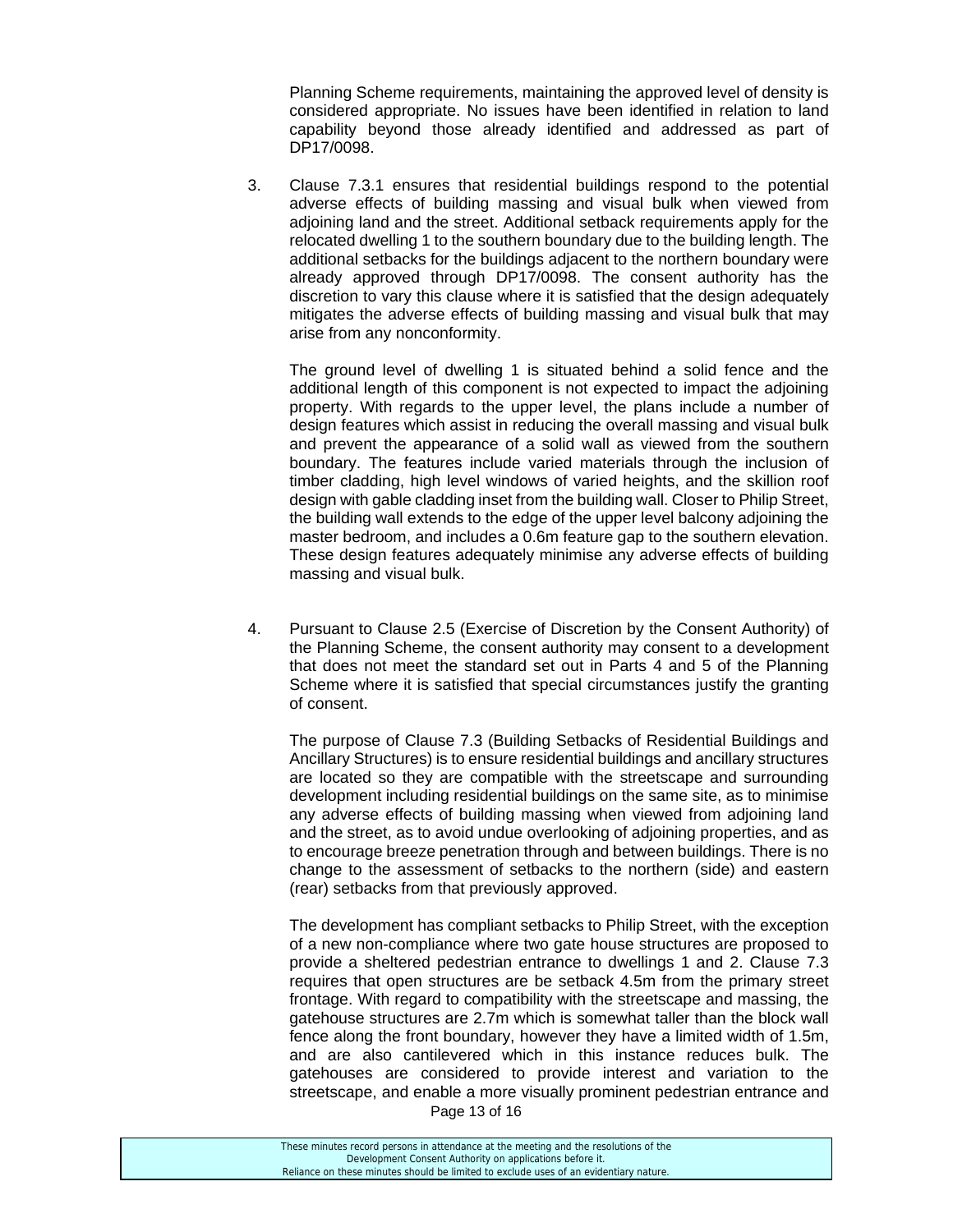sense of arrival to the development from Philip Street. There are no concerns with regard to breeze penetration as the gatehouses comprise open structures, and also no concerns with the potential for overlooking. The applicant tabled a further plan to the consent authority at the hearing confirming that the gate house structures are entirely located within the site boundary.

 To the southern side boundary, one new non-compliance relates to relocated dwelling 1 to the southern side boundary. This is where Clause 7.3 specifies a setback of 1.0m when the subject wall meets certain criteria, or is otherwise required to be setback 1.5m. Whilst meeting the dimensions of height and length, the garage includes an exterior door and a setback of 1.5m is required. Notwithstanding, the garage door is likely to provide for access to service areas of the dwelling, and is unlikely to be used as a main access to the private open space. The door is also situated behind a 2.0m solid boundary fence which provides for separation from the neighbouring property, and prevents overlooking. In this way, the door inclusion is considered compatible with adjoining development.

- 5. The application sought a variation to Clause 7.5 (Private Open Space), of which the purpose is to ensure that each dwelling has private open space that is of an adequate size to provide for domestic purposes, appropriately sited, permeable and open to the sky, and inclusive of areas of deep soil for shade tree planting. All dwellings have access at ground level to private open space, being screened by a combination of good neighbour fencing and blockwork walls along the boundary. Dwellings 1, 2, 3 & 5 were assessed as meeting the minimum private open space areas, however the floor plan of dwelling 4 was assessed as providing a minimum private open space area of  $42m^2$  when  $45m^2$  is required. The consent authority was unable to find special circumstances to vary the private open space area for this dwelling and accordingly amended plans are required demonstrating compliance.
- 6. Pursuant to section 51(m) of the *Planning Act*, the consent authority must take into consideration the public utilities or infrastructure provided in the area in which the land is situated.

Comments received from service authorities highlighted a number of development specific requirements that have been addressed through appropriate conditions and/or notations on the development permit.

7. Pursuant to section 51(n) of the *Planning Act*, the consent authority must take into consideration the potential impact on the existing and future amenity of the area in which the land is situated.

The density is consistent with that already approved, and consideration of the proposed changes and compliance with the Planning Scheme overall suggests the density is still appropriate for the development. The noncompliance with the setbacks for dwelling 1 to the southern boundary are addressed through a number of design treatments, which are considered to adequately minimise any adverse effects of building massing and visual bulk. The other changes including an additional variation relating to the construction of the gate house structures within the front setback will not impact on the amenity of neighbouring properties, and rather has been identified as a design element that will add interest to the streetscape.

Page 14 of 16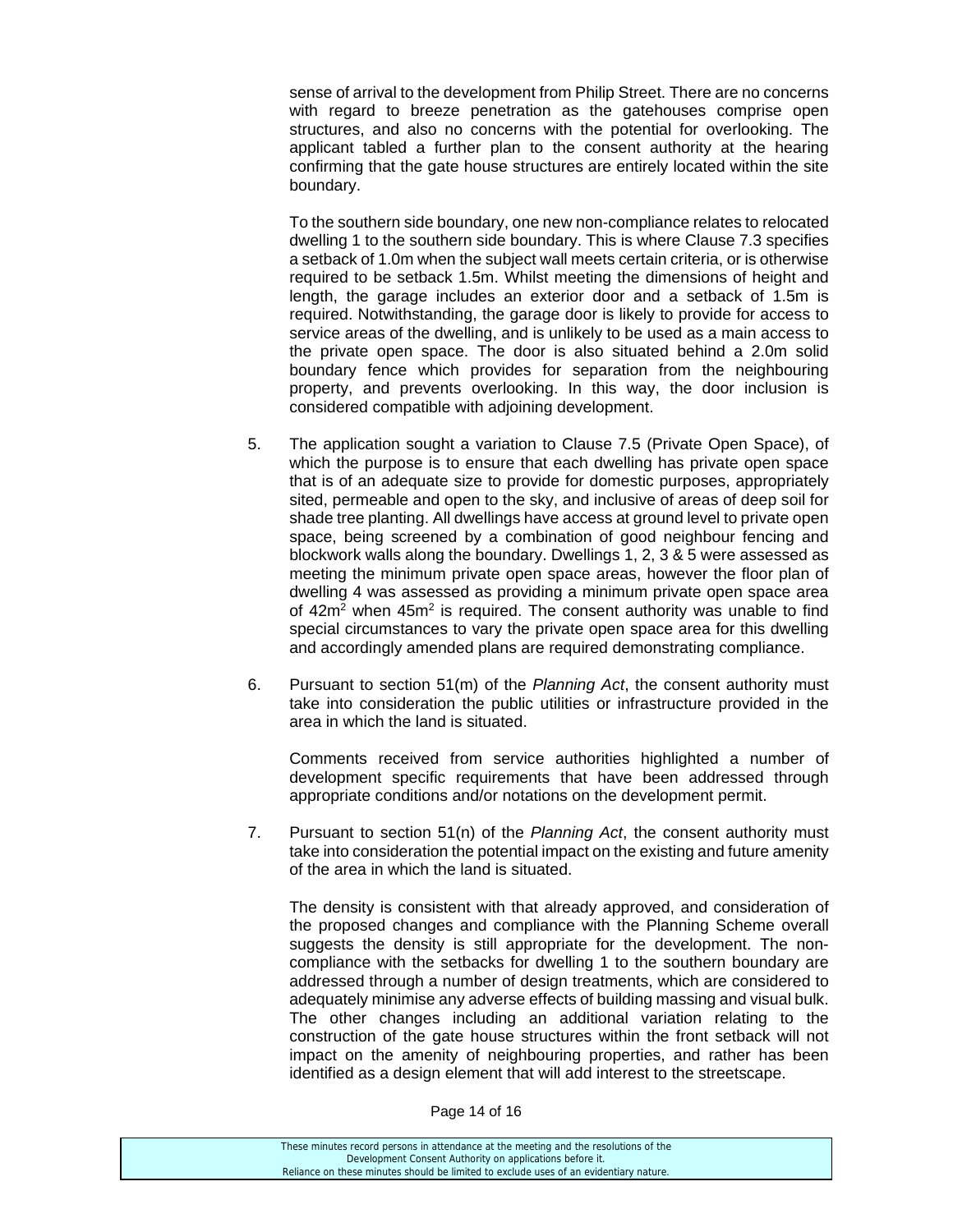8. Pursuant to section 51(e) of the *Planning Act,* the consent authority must take into consideration any submissions made under section 49, and any evidence or information received under section 50, in relation to the development application.

Two public submissions were received during exhibition of the application from the adjoining property to the south. The main concerns raised related to incorrect references and landscaping shown in the application, general impacts on amenity as a result of relocated dwelling 1 and the proposed setback, a concern for the design not being appropriate for a tropical environment, requesting that upper level windows be a minimum of 1.8m above the finished floor level, the setback to the pool impacting on privacy, concerns with regards to storm surge and drainage, a request for a solid block wall fence along the southern boundary, and for a fence to be installed along the southern boundary prior to any construction commencing.

With regards to landscaping, the consent authority noted comments from the applicant that indian mast trees can be included between dwelling 1 and the southern side boundary at a spacing of 0.6m. As this is not currently shown on the landscape plan, amended plans are required through a condition of the permit. This landscaping will assist in providing a visual screen to the development from the neighbouring property to the south.

The consent authority determined that a minimum 1.6m window sill height for the upper level of dwelling 1 is appropriate where adjacent to the southern boundary. A 1.6m window sill height improves the opportunity for ventilation and light to the dwelling, and is an adequate height to prevent direct or undue overlooking to the adjoining site. The inclusion of indian mast trees will also prevent direct views once they are established.

The development includes a 2.0m combination colourbond and block wall fence styles along the southern boundary, with the block wall components proposed to provide additional separation to the neighbouring property where the risk of noise transport is greatest, including adjacent to the pool and pool pumps. Whilst this is generally considered an acceptable response, amended plans are required by the consent authority, extending the block wall to also provide separation between the air conditioning condenser units along the southern and northern boundaries for dwellings 1 and 2.

The setbacks required by the Planning Scheme relate to built structures only with no setbacks required to the pool for dwelling 1. Stormwater from the site will be appropriately managed as the City of Darwin has requested a stormwater plan for the development demonstrating that all stormwater collected from the site be collected and discharged underground to Council's stormwater system.

The original permit DP17/0098 included a condition relating to the adjacent Lot 5396 Town of Darwin, prohibiting access to this land and this has been carried over on the new permit. Also, the original permit included a condition relating to the southern boundary fence to be installed prior to the construction of the development and this is also carried over on the new permit.